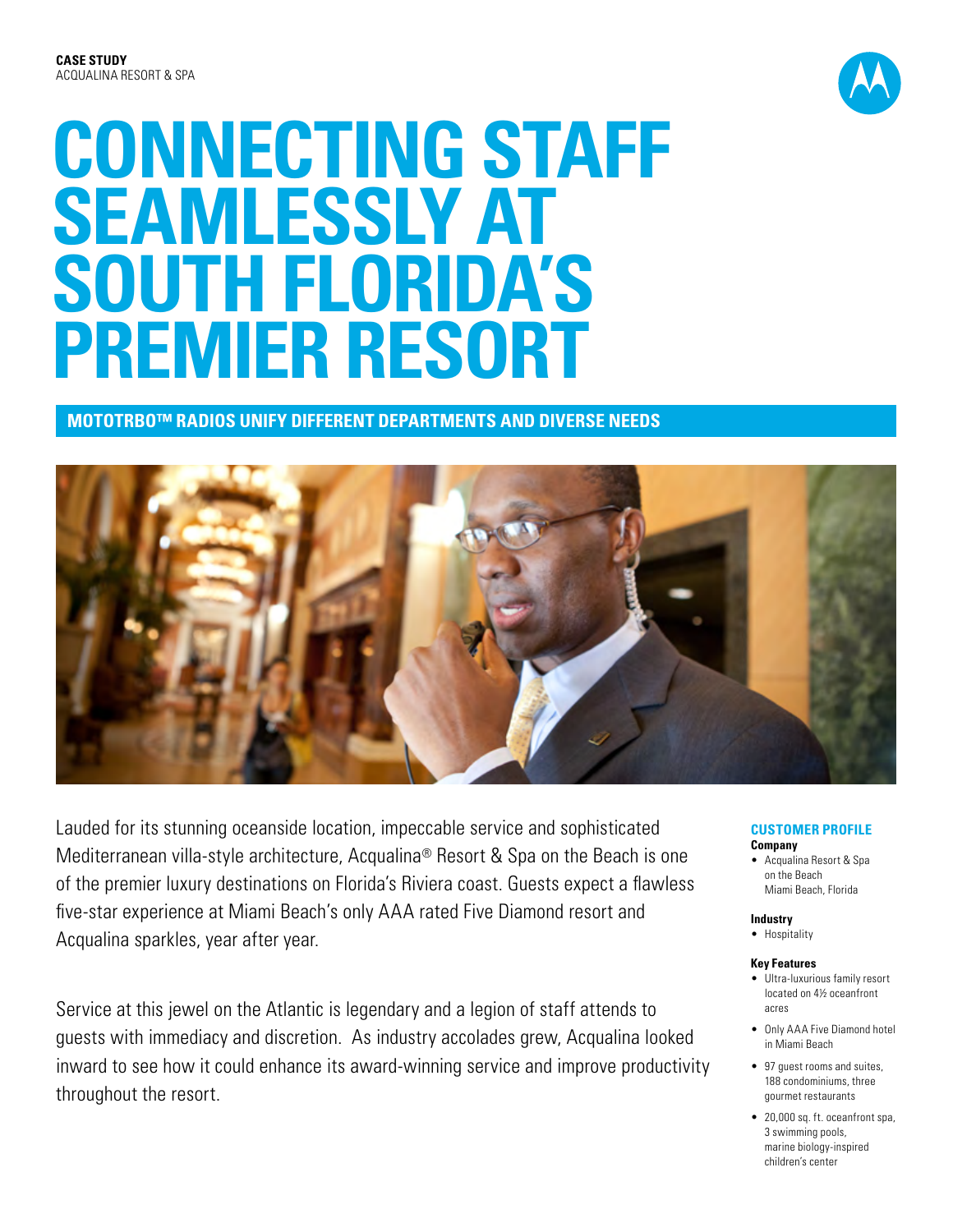

# **The Challenge**

**IMPROVE THE WAY STAFF COMMUNICATE AND COLLABORATE** 

Interacting across four and a half acres, from intercoastal suites to residential mansions, the staff at Acqualina Resort & Spa on the Beach depend on clear, reliable, digital communications to support their activities and help them respond seamlessly to guests.

"Two-way radio communication at our resort is critical," explains Juan Velez, Acqualina's IT Director. "We need all our employees to be informed what happens, all through the resort. Our resort is divided into four main departments – engineering, security, housekeeping and the front desk. They all use two-way radios for internal as well as interdepartmental communication."

In the past, Acqualina's different departments used the same radio with the same features to communicate and collaborate. This one-size-fits-all approach wasn't ideal for the individualized and nuanced nature of their tasks. Maintenance's duties, for example, were distinctly different from management's. While an engineer would want the audio on his radio to automatically adjust as he walked from a quiet corridor to a noisy boiler room or read work order tickets without scrolling through screen after screen, resort managers sought a more stylish device to complement their professional attire. And security personnel and the front desk required a portable so discreet, it was virtually invisible to guests.

No matter the device, the department or the staff member using it, Acqualina wanted to make sure all their different radios worked seamlessly together.

## **The SOLUTION MOTOTRBO DELIVERS THE RIGHT DEVICE FOR THE RIGHT USER**

MOTOTRBO's expanded portfolio offers the ideal solution for Acqualina's different people and diverse needs. Rather than relying on a single device for multiple departments, MOTOTRBO provides the breadth and depth of two-way digital radios with industryexclusive features. Only MOTOTRBO puts the right device into the hands of the right user.

Acqualina's management is excited by the way MOTOTRBO radios work seamlessly together – from the feature-rich XPR™ 7550 to the ultra-thin SL 7550. "When I first saw the MOTOTRBO SL Series, I thought it was a cell phone," says Velez. "It fits absolutely well with all our uniforms. It looks professional when it's in sight, and it can be discreetly concealed."

Security Officer Max Jenue-Gens believes the innovative features on the new MOTOTRBO portables, such as Intelligent Audio which automatically adjusts the volume based on background noise, increase his department's efficiency.

"One of my favorite features is Intelligent Audio because we don't have to keep on readjusting the volume on the radio," Jenue-Gens says. "It helps us not deviate from the matter at hand by reaching to try to adjust the volume."

# **"We are the only AAA Five Diamond resort in the Miami Beach area. So we need to provide five star service."**

Juan Velez Director of IT, Acqualina Resort & Spa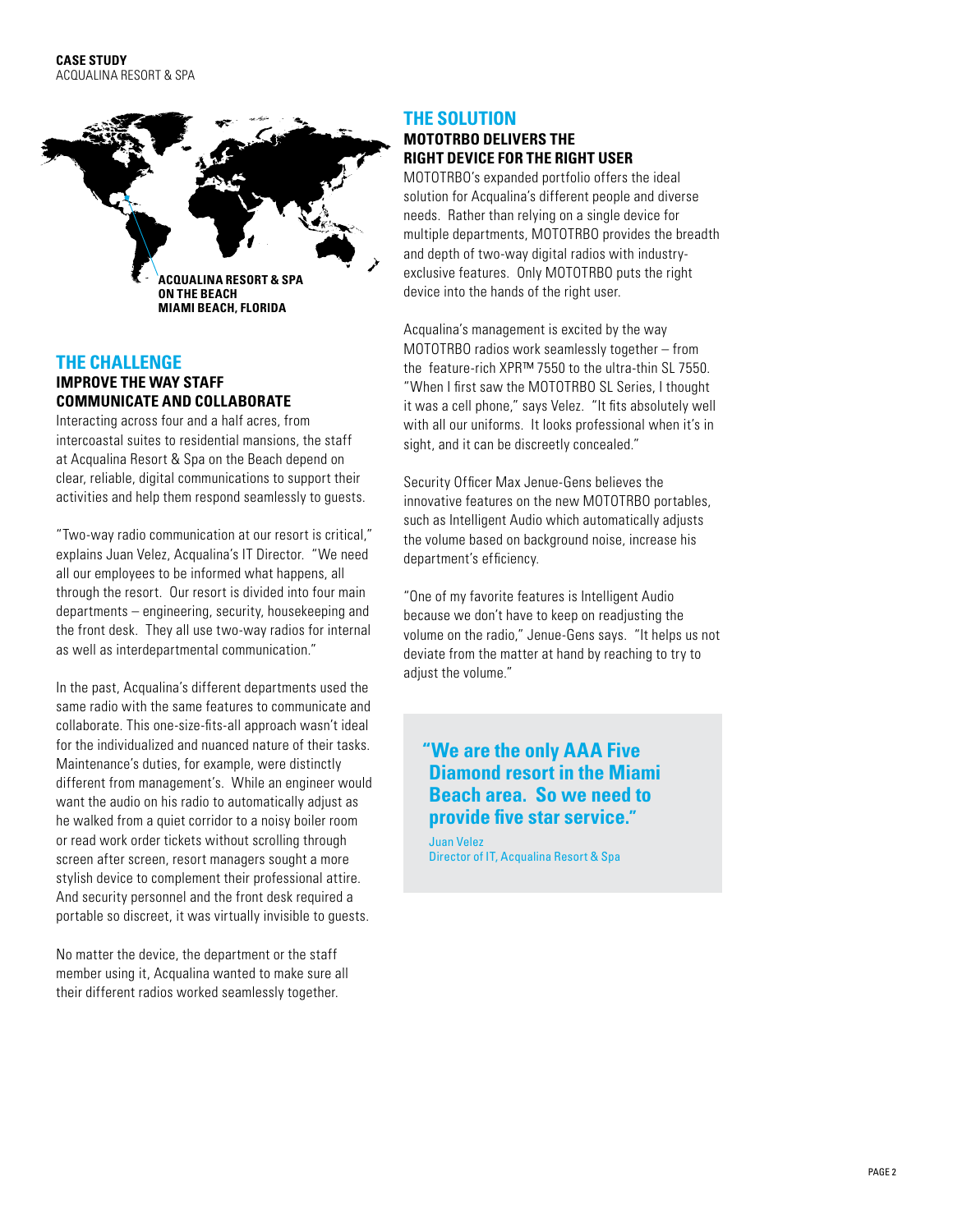

## **ENHANCED DATA IMPROVES THE HANDS-ON EXPERIENCE**

Acqualina's Director of IT appreciates how MOTOTRBO's enhanced data applications make workflow more efficient and personnel more productive. "The new color screen is a big improvement because we use this radio to receive HotSOS<sup>1</sup> tickets. We used to have a monochromatic screen with only one line. Now we can read the entire message at one glance. This is helping us to improve our operations and become more efficient," as Velez points out the large screen with five lines of text.

Maintenance Engineer Alberto Ruiz agrees. "It's a lot easier to look at the LCD screen and look at the call and go to the room as soon as possible without interrupting anybody. Because of the LCD screen, you're able to see a lot of calls a lot clearly. You're able to get on to the HotSOS ticket really quickly and close out the call and leave a memo on there as well. So it's really convenient."

**"I always keep the radio on vibrate. I don't want to interrupt any of our guests or any employees that are walking by. It's one of our standards to be quiet and polite at all times."** 

Alberto Ruiz Maintenance Engineer, Acqualina Resort & Spa

## **INNOVATIVE FEATURES KEEP STAFF FOCUSED**

MOTOTRBO's industry-exclusive features are a first for a two-way radio, and Juan Velez underscores their importance in helping different departments perform their duties and remain unobtrusive to guests. "We find the vibrate alert very useful. All our employees can use it while they're in the public areas, or the directors and managers can use it while they're in meetings or areas they don't want to be alerted with a regular beep from a regular radio. The SL Series handles that really well."

The photosensor on MOTOTRBO, which automatically adjusts the screen brightnes to ambient light, is a boon for staff who work in and out of the bright Florida sunshine. "It's incredibly helpful when my team is moving between low light areas and high light areas," says Velez. "The radio adjusts itself to display the buttons on all the layouts. And with night mode, you can actually switch the colors on your display so it shows a crisper image."

HotSOS is a work order ticket management application that integrates with the MOTOTRBO system. HotSOS ensures that all guest incidents, requests, service orders, and even escalation alerts, are automatically communicated to the team's MOTOTRBO™ radios. Staff can instantly update service order status and guest information in real-time at the touch of a button. The overall solution optimizes guest response and maximizes overall staff efficiency.